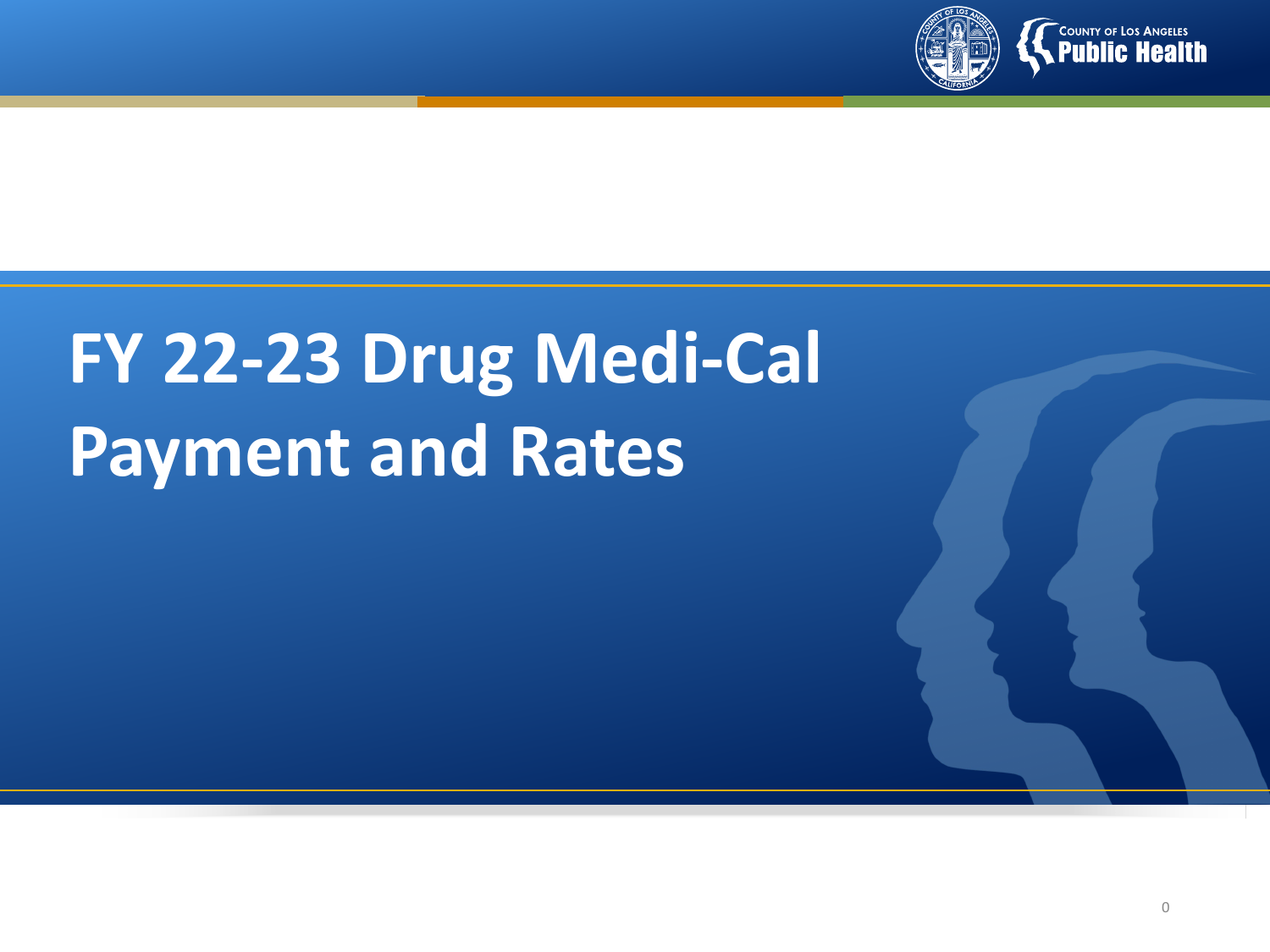

# **REMINDERS: DMC RATES HIGHLIGHTS**

- **Increased** DMC base rates by 3.1%, which is the Medicare Market Basket Inflator for 2022.
- **Continued** Population Modifiers for youth (+2.14%) and perinatal  $(+7.81\%).$
- **Added** Early Intervention Services for patients 12 through 20 years of age who qualify under EPSDT and do not have an SUD diagnosis.
- **Added** Peer Services as a new benefit under DMC-ODS to be conducted by Peer Specialists with the 80-hours of required training prior to the delivery of billable services.
- **Added** Additional MAT in non-OTP settings to support the ordering, prescribing, administering, and monitoring of participating patients.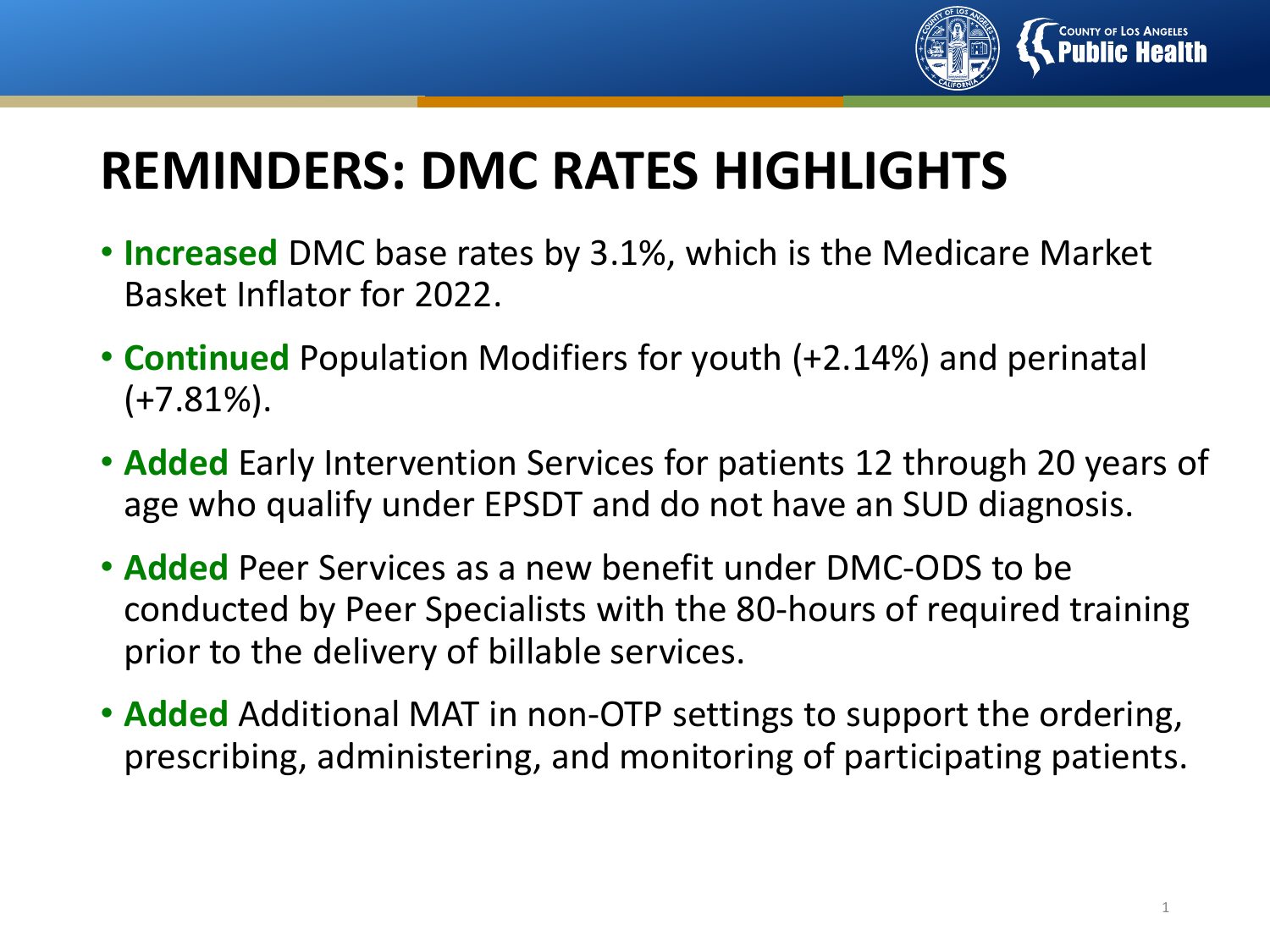

# **FY 2022-2023 Highlights and Changes**

• Base rates increased from FY 2021-22 base rates, which include an increase by the Medicare Market Basket Inflator of 3.1%.

| FY 22-23 Changes over Standard Base Rate |                |  |  |
|------------------------------------------|----------------|--|--|
| <b>ASAM 1.0 - Outpatient</b>             | $+20.7%$       |  |  |
| <b>ASAM 2.0 - Intensive Outpatient</b>   | $+20.7%$       |  |  |
| ASAM 3.1, 3.3, 3.5 - Residential         | $+3.1%$        |  |  |
| ASAM 1-WM, 2-WM, 3.2-WM                  | $+2.3%$        |  |  |
| ASAM 3.7-WM                              | $+14.1%$       |  |  |
| ASAM 4.0-WM                              | $+13.5%$       |  |  |
| <b>Care Coordination</b>                 | $+16.0\%$      |  |  |
| <b>Recovery Services</b>                 | $+24.9%$       |  |  |
| <b>Opioid Treatment Programs</b>         | Not Applicable |  |  |

\*An increase was applied to ASAM 3.7 WM and ASAM 4.0 WM to include the costs to deliver care coordination, peer support, and additional MAT services as a component of the day rate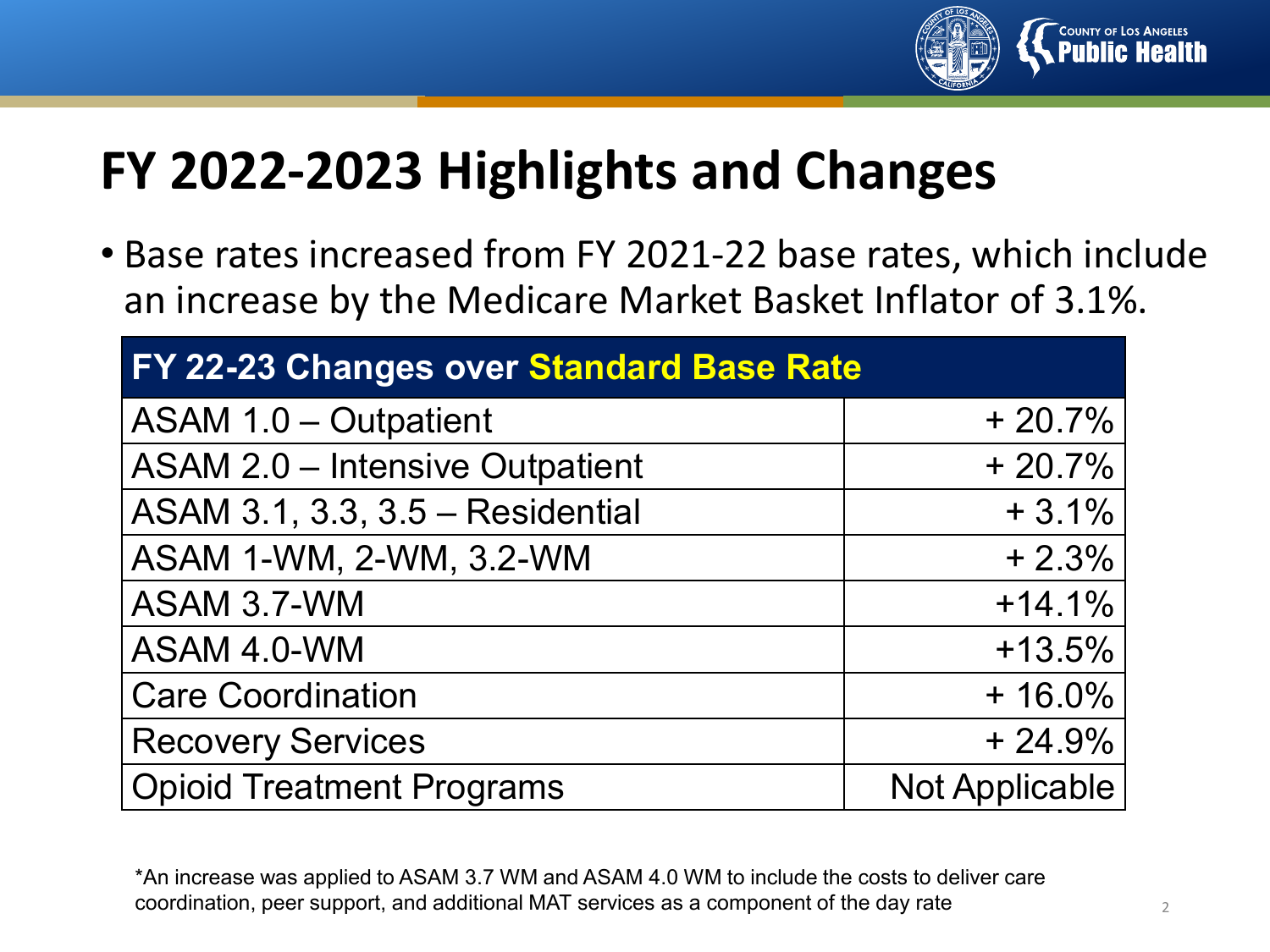

#### **FY 2022-2023 BASE RATE CHANGES**

| <b>DMC-ODS Base Rates</b>            |                    |          |          |  |
|--------------------------------------|--------------------|----------|----------|--|
| <b>Level of Care/Service</b>         | <b>Increment</b>   | FY 21-22 | FY 22-23 |  |
| Early Intervention: 0.5 (12-20 YOA)  | 15-Minute          |          | \$45.61  |  |
| <b>Outpatient 1.0</b>                | 15-Minute          | \$37.78  | \$45.61  |  |
| <b>Intensive Outpatient: 2.1</b>     | 15-Minute          | \$40.41  | \$48.79  |  |
| <b>Withdrawal Management WM-1</b>    | Clinical Day Rate* | \$235.39 | \$242.69 |  |
| <b>Withdrawal Management WM-2</b>    | Clinical Day Rate* | \$276.24 | \$284.80 |  |
| <b>Withdrawal Management WM-3.2</b>  | Clinical Day Rate* | \$345.78 | \$356.50 |  |
| <b>Withdrawal Management WM-3.7</b>  | Clinical Day Rate* | \$831.85 | \$949.14 |  |
| <b>Withdrawal Management WM-4</b>    | Clinical Day Rate* | \$879.11 | \$997.86 |  |
| <b>Residential 3.1*</b>              | Clinical Day Rate* | \$189.43 | \$195.30 |  |
| <b>Residential 3.3*</b>              | Clinical Day Rate* | \$237.74 | \$245.11 |  |
| <b>Residential 3.5*</b>              | Clinical Day Rate* | \$215.62 | \$222.30 |  |
| <b>Room and Board (Non-DMC)</b>      | Day Rate           | \$25.00  | \$25.00  |  |
| <b>Care Coordination<sup>+</sup></b> | 15-Minute          | \$37.81  | \$43.85  |  |
| <b>Recovery Services</b>             | 15-Minute          | \$32.45  | \$40.52  |  |
| <b>Peer Support</b>                  | 15-Minute          |          | \$12.00  |  |
| <b>Additional MAT</b>                | 15-Minute          |          | \$87.00  |  |

**\* Excludes Room and Board** 

**+ Care Coordination in the new term for Case Management. Care Coordination is not a separate billable service for 3.7-WM and 4-WM.**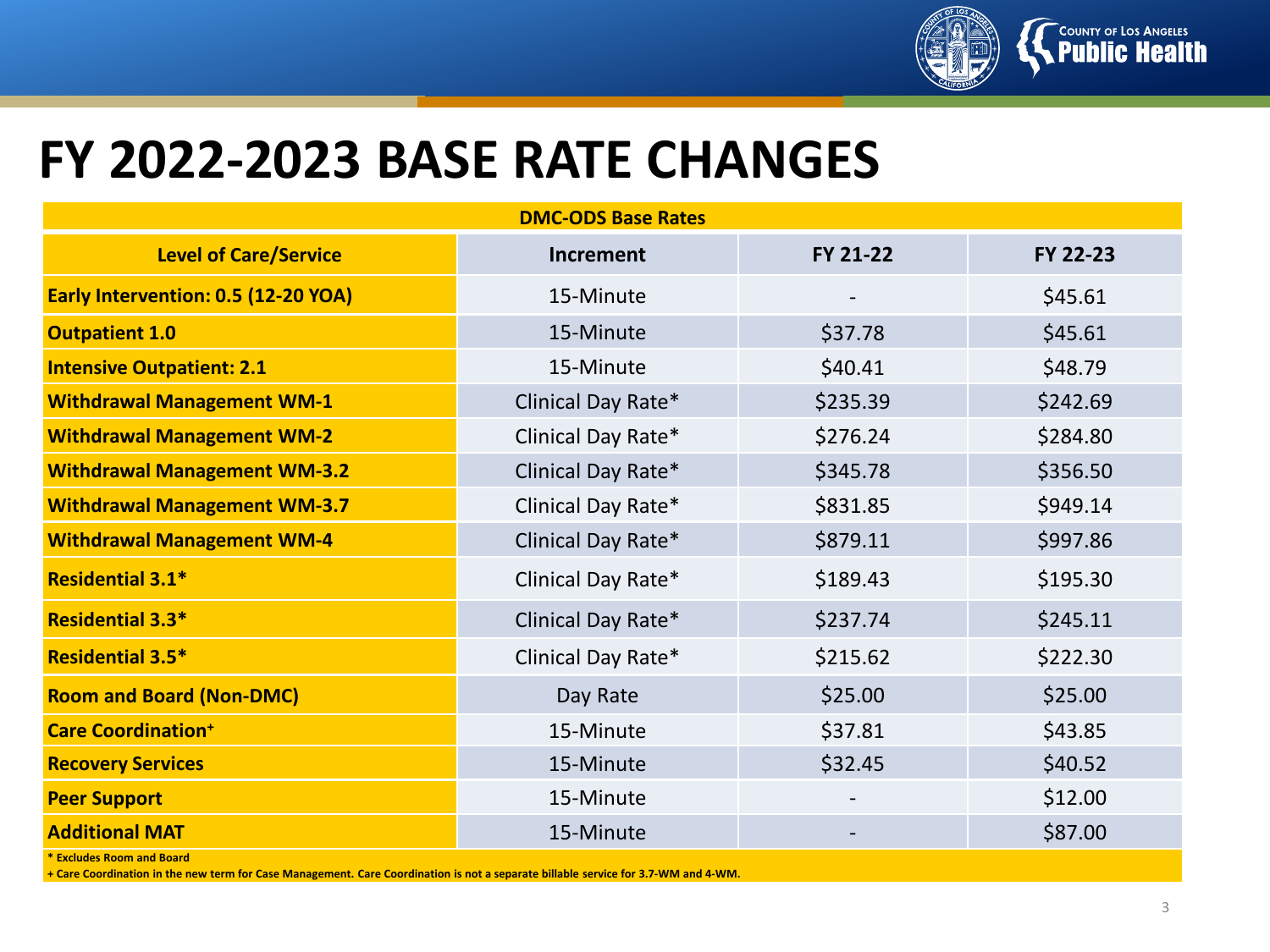

### **FY 2022-2023 PERINATAL RATE CHANGES (+7.81%)**

| <b>DMC-ODS Perinatal Rates</b>                     |                    |          |          |  |
|----------------------------------------------------|--------------------|----------|----------|--|
| <b>Level of Care/Service</b>                       | <b>Increment</b>   | FY 21-22 | FY 22-23 |  |
| Early Intervention: 0.5 (12-20 YOA)                | 15-Minute          |          | \$45.61  |  |
| <b>Outpatient 1.0</b>                              | 15-Minute          | \$40.73  | \$49.17  |  |
| <b>Intensive Outpatient: 2.1</b>                   | 15-Minute          | \$43.57  | \$52.60  |  |
| <b>Withdrawal Management WM-1</b>                  | Clinical Day Rate* | \$235.39 | \$242.69 |  |
| <b>Withdrawal Management WM-2</b>                  | Clinical Day Rate* | \$276.24 | \$284.80 |  |
| <b>Withdrawal Management WM-3.2</b>                | Clinical Day Rate* | \$345.78 | \$356.50 |  |
| <b>Withdrawal Management WM-3.7</b>                | Clinical Day Rate* | \$831.85 | \$949.14 |  |
| <b>Withdrawal Management WM-4</b>                  | Clinical Day Rate* | \$879.11 | \$997.86 |  |
| <b>Residential 3.1*</b>                            | Clinical Day Rate* | \$204.22 | \$210.56 |  |
| <b>Residential 3.3*</b>                            | Clinical Day Rate* | \$256.31 | \$264.25 |  |
| Residential 3.5*                                   | Clinical Day Rate* | \$232.46 | \$239.67 |  |
| <b>Room and Board (Non-DMC)</b>                    | Day Rate           | \$25.00  | \$25.00  |  |
| <b>Care Coordination<sup>+</sup></b>               | 15-Minute          | \$40.76  | \$47.27  |  |
| <b>Recovery Services</b>                           | 15-Minute          | \$32.45  | \$40.52  |  |
| <b>Peer Support</b>                                | 15-Minute          |          | \$12.00  |  |
| <b>Additional MAT</b><br>* Excludes Room and Board | 15-Minute          |          | \$87.00  |  |

**\* Excludes Room and Board** 

**+ Care Coordination in the new term for Case Management. Care Coordination is not a separate billable service for 3.7-WM and 4-WM.**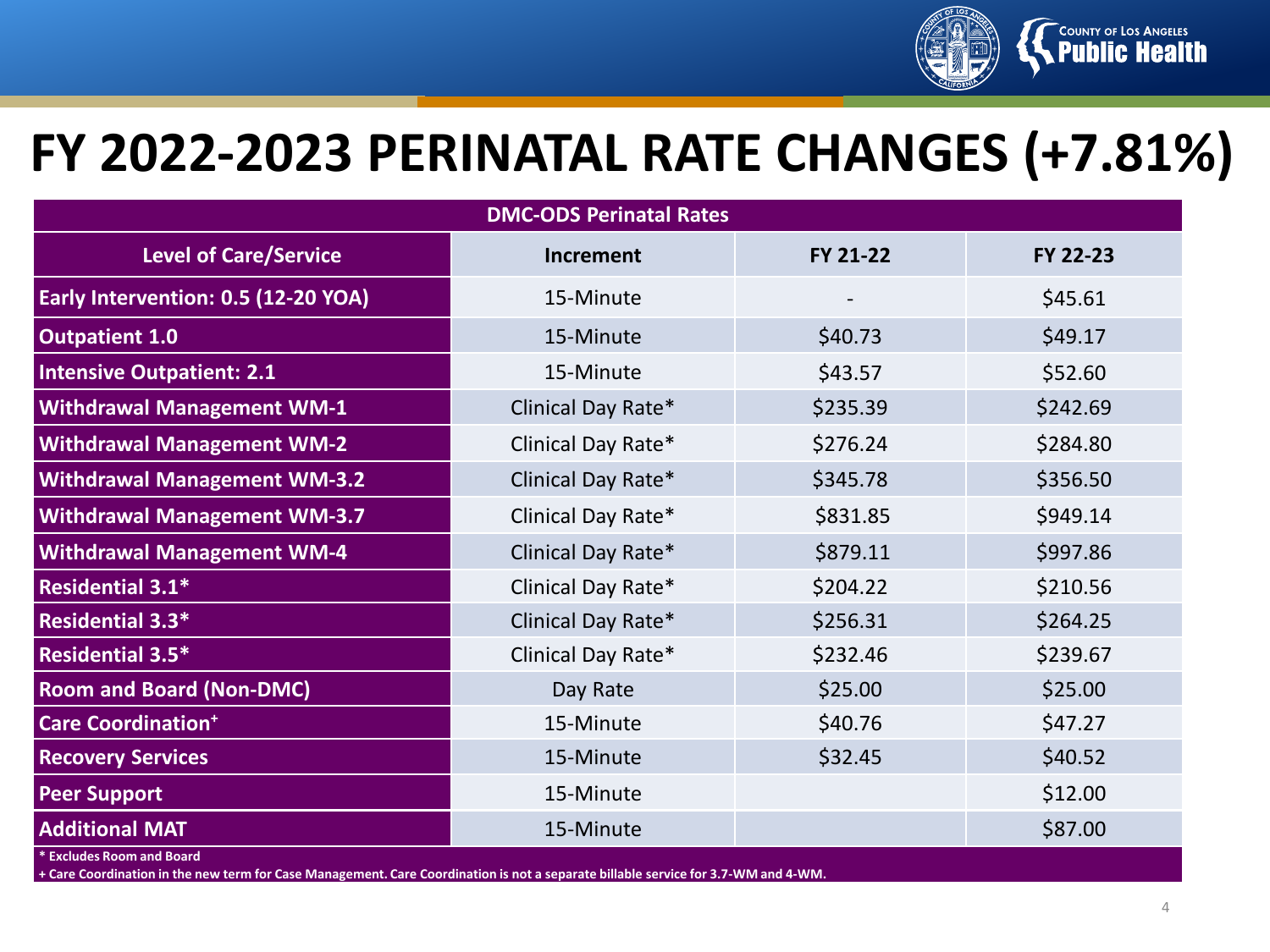

## **FY 2022-2023 YOUTH RATE CHANGES (+2.14%)**

| <b>DMC-ODS Youth Rates</b>           |                    |          |          |  |
|--------------------------------------|--------------------|----------|----------|--|
| <b>Level of Care/Service</b>         | <b>Increment</b>   | FY 21-22 | FY 22-23 |  |
| Early Intervention: 0.5 (12-20 YOA)  | 15-Minute          |          | \$45.61  |  |
| <b>Outpatient 1.0</b>                | 15-Minute          | \$38.59  | \$46.59  |  |
| <b>Intensive Outpatient: 2.1</b>     | 15-Minute          | \$41.28  | \$49.84  |  |
| <b>Withdrawal Management WM-1</b>    | Clinical Day Rate* | \$235.39 | \$242.69 |  |
| <b>Withdrawal Management WM-2</b>    | Clinical Day Rate* | \$276.24 | \$284.80 |  |
| <b>Withdrawal Management WM-3.2</b>  | Clinical Day Rate* | \$345.78 | \$356.50 |  |
| <b>Withdrawal Management WM-3.7</b>  | Clinical Day Rate* | \$831.85 | \$949.14 |  |
| <b>Withdrawal Management WM-4</b>    | Clinical Day Rate* | \$879.11 | \$997.86 |  |
| Residential 3.1*                     | Clinical Day Rate* | \$193.49 | \$199.49 |  |
| Residential 3.3*                     | Clinical Day Rate* | \$242.84 | \$250.37 |  |
| <b>Residential 3.5*</b>              | Clinical Day Rate* | \$220.24 | \$227.07 |  |
| <b>Room and Board (Non-DMC)</b>      | Day Rate           | \$25.00  | \$25.00  |  |
| <b>Care Coordination<sup>+</sup></b> | 15-Minute          | \$38.62  | \$44.79  |  |
| <b>Recovery Services</b>             | 15-Minute          | \$32.45  | \$40.52  |  |
| <b>Peer Support</b>                  | 15-Minute          |          | \$12.00  |  |
| <b>Additional MAT</b>                | 15-Minute          |          | \$87.00  |  |

**\* Excludes Room and Board** 

**+ Care Coordination in the new term for Case Management. Care Coordination is not a separate billable service for 3.7-WM and 4-WM.**